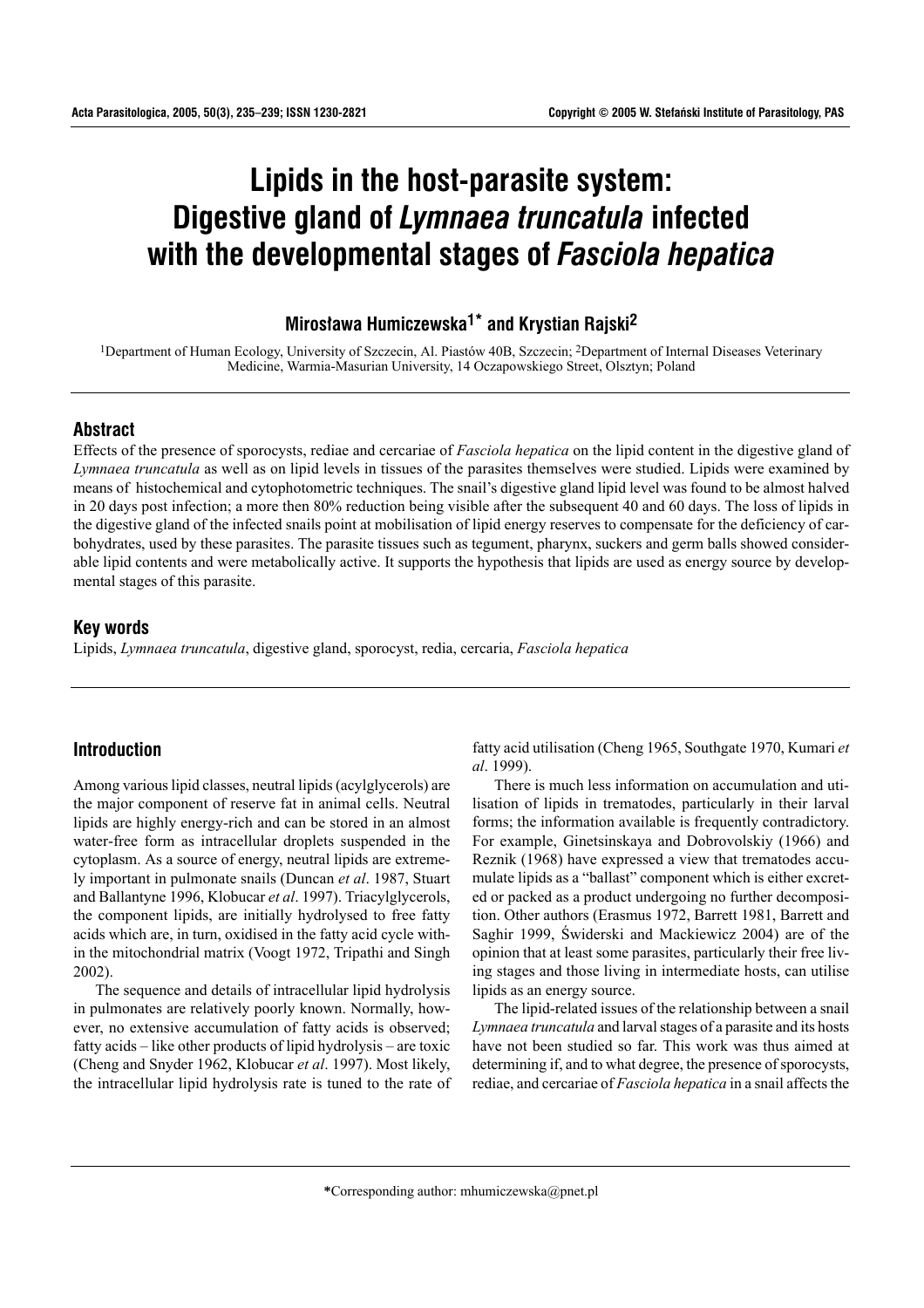lipid content in the digestive gland (hepatopancreas) of the latter, and if the parasites concurrently accumulate lipids.

# **Materials and methods**

The study involved the snail, *Lymnaea truncatula*, cultured in our laboratory. The snails were infected with *F. hepatica* miracidia obtained *in vitro*. An average snail received 10 miracidia. The study involved a total of 80 snails, 20 of which constituted a control (parasite-free individuals). The remaining infected snails were analysed after 20, 40, and 60 days post infection (dpi). Control snails were kept under conditions identical to those to which the infected gastropods were exposed, and both groups were analysed concurrently. Fresh tissues were frozen in dry ice and sectioned at 8 µm thickness in a cryostat.

Lipid reactions were performed with Oil Red O and with Sudan Black B (Pearse 1968). The cryostat cut slices were fixed in Baker's fluid and stained with Oil Red for 15 min and with Sudan Black for 30 min. Histochemical assays were performed on the snail digestive gland (hepatopancreas) and on the parasites; the location and intensity of staining reactions were observed and assessed under the microscope. The histochemical changes were quantitatively analysed in a cytophotometer (Chayen *et al*. 1969). Cytophotometric assays were run by taking 10 measurements of the digestive gland secretory cells in both, control and experimental groups as well as in the parasites, i.e. sporocysts, rediae and cercariae. From the results, the mean value of extinction was calculated and multiplied by the area of a particular cell, which yielded values corresponding with the relative quantity of the lipid studied. The data obtained were conventionally expressed in work units (WU) and treated statistically using parametric Student's t-test or nonparametric U Mann-Whitney test. Lipid measurements were taken at 580 nm wavelength.

# **Results**

The highest amounts of lipids were found in the digestive gland secretory cells of the control (parasite-free) snails, with lower amounts being recorded in the haemocoel and in the calcareous cells. Fine lipid droplets were uniformly distrib-

**Table I.** Contents of lipids in *Lymnaea truncatula* digestive gland at different periods post infection with larval stages of *Fasciola hepatica*. Means 10 photometric readings in work units (WU), with standard deviation (SD) and variance (V)

| Secretory cells | Mean | SD   | $V(\%)$ |  |
|-----------------|------|------|---------|--|
| Control         | 98.7 | 2.3  | 2.3     |  |
| $20$ dpi        | 43.4 | 10.9 | 32.6    |  |
| 40 dpi          | 14.7 | 4.4  | 29.9    |  |
| 60 dpi          | 14.0 | 4.3  | 30.7    |  |

| <b>Table II.</b> Content of lipids in organs of the sporocysts, rediae and |
|----------------------------------------------------------------------------|
| cercariae at different periods post infection. Means of 10 photomet-       |
| ric readings in work units (WU), with standard deviation (SD) and          |
| variance (V)                                                               |

| Organs            | Infection<br>days | Mean       | SD  | $V(\%)$ |  |  |
|-------------------|-------------------|------------|-----|---------|--|--|
|                   |                   | sporocysts |     |         |  |  |
| Tegument          | 20                | 20.9       | 8.1 | 21.1    |  |  |
|                   | 40                | 20.8       | 7.2 | 29.2    |  |  |
| Germ balls        | 20                | 58.6       | 6.1 | 10.4    |  |  |
|                   | 40                | 60.6       | 6.6 | 10.9    |  |  |
|                   | rediae            |            |     |         |  |  |
| Tegument          | 20                | 21.1       | 7.8 | 29.2    |  |  |
|                   | 40                | 20.8       | 7.2 | 29.2    |  |  |
|                   | 60                | 22.3       | 7.7 | 28.1    |  |  |
| Germ balls        | 20                | 59.1       | 8.8 | 14.9    |  |  |
|                   | 40                | 62.4       | 9.4 | 15.1    |  |  |
|                   | 60                | 56.7       | 7.5 | 13.2    |  |  |
| Pharynx           | 20                | 96.8       | 3.7 | 3.8     |  |  |
|                   | 40                | 97.8       | 2.7 | 2.8     |  |  |
|                   | 60                | 96.3       | 4.9 | 5.1     |  |  |
|                   | cercariae         |            |     |         |  |  |
| Tegument          | 40                | 92.2       | 5.1 | 5.5     |  |  |
|                   | 60                | 93.8       | 4.3 | 4.6     |  |  |
| <b>Suckers</b>    | 40                | 97.8       | 1.3 | 1.3     |  |  |
|                   | 60                | 99.2       | 0.8 | 0.8     |  |  |
| Cystogenous gland | 40                | 21.4       | 3.6 | 16.8    |  |  |
|                   | 60                | 20.9       | 4.6 | 22.0    |  |  |

uted in the secretory cell cytoplasm. The droplets were somewhat larger and localised at one pole of the calcareous cells. In the haemocoel the lipid droplets were also rather large. Cytophotometric measurements showed the secretory cell lipid content to be of the order of  $94-100$  WU, with an average value of 98.7 WU (Table I).

Lipid deposits in those snails assayed after 20 dpi were evidently smaller than those in the control and occurred predominantly in the secretory cells. The lipid deposits became clearly smaller in size as the infection proceeded. For example, the digestive gland of those snails examined after 40 dpi showed extensive tubule damage as a result of the activities of the rediae and cercariae present; the number of lipid droplets was much smaller than that in the control. Similar numbers and distribution patterns were observed for lipid droplets in the digestive gland of the snails examined after 60 dpi.

Cytophotometric measurements of the secretory cells showed the amount of lipids in the hepatopancreas of snails examined 20 dpi had dropped almost by half compared to the control, with more than 80% reduction being recorded in snails 40 and 60 dpi, i.e. 14.7 and 14, respectively (Fig. 1, Table I). These differences were found statistically significant  $(p<0.001)$ .

Sporocysts showed large lipid drops in the germ balls and small droplets in the tegumental cells. In the rediae, the largest lipid deposits were evident in the pharynx and intestine, with smaller deposits visible in the germ balls. The cercariae accu-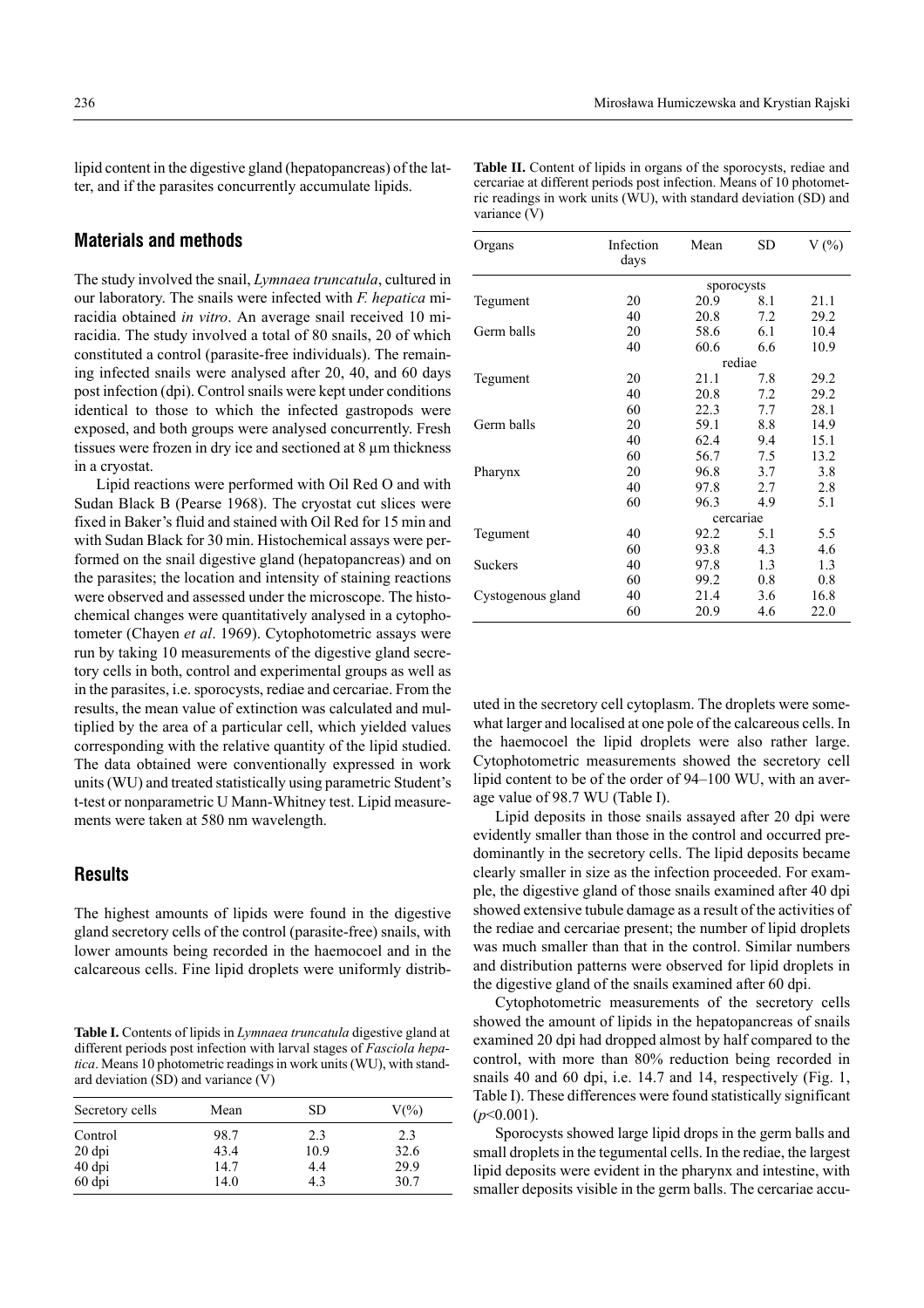

**Fig. 1.** Quantitative changes of lipids in digestive gland of *Lymnaea truncatula*, 20, 40 and 60 dpi in comparison with uninfected snail gland. **Fig. 2.** Content of lipids in the tegument of sporocyst, redia and cercaria, 20, 40 and 60 dpi. **Fig. 3.** Content of lipids in the germ balls of sporocyst and redia, 20, 40 and 60 dpi. **Fig. 4.** Content of lipids in the pharynx and sucker of redia and cystogenous gland cells of cercaria, 40 and 60 dpi

mulated lipids in the tegument, oral and ventral suckers, and in the intestine. Much fewer lipid droplets were observed in the cystogenous gland cells.

Cytophotometric assays showed that in the tegument of the sporocyst and redia the amount of lipid is small, i.e.  $20-21$ WU in sporocysts and 19–20 WU in rediae, the difference not being significant (*p*>0.05). On the other hand, the lipid content of the cercarial tegument is very large, i.e. 92–93 WU and statistically highly significant (*p*<0.001) compared to the redia and sporocyst (Table II, Fig. 2). The mean lipid content of germ balls of sporocysts was 58–60 WU, and for rediae 59–62 WU, (Table II, Fig. 3) and these differences were not statistically significant  $(p>0.05)$ . Lipid values for the redial pharynx and cercarial suckers were 96–97 WU and 97–99 WU, respectively (Table II, Fig. 4), and these differences are not statistically significant (*p*>0.05). Cytophotometric assays of lipids in the cystogenous gland cells of the cercaria revealed a lipid content of only  $20-21$  WU (Table II, Fig. 4) an amount considerably lower than that found in the tegument and suckers of the cercaria  $(p<0.01)$ .

#### **Discussion**

Both the histochemical and cytophotometric assays show that the digestive glands of those snails parasitised by sporocysts, rediae, and cercariae of *F. hepatica* are reduced in the amount of their neutral (storage) lipids. It has been shown previously (Humiczewska and Taracha 1984, 1988; Humiczewska 1991) that carbohydrate levels are also greatly reduced during a parasitic infection, a finding corroborated by other authors (Ginetsinskaya and Dobrovolskiy 1966, James and Bowers 1967, Becker 1980, Yavorskiy 1989, Pokora *et al*. 1993, Klobucar *et al*. 1997). The largest reduction in *G. truncatula* carbohydrates occurred after 40 dpi, the carbohydrates undergoing a little restitution after 60 days (Humiczewska and Taracha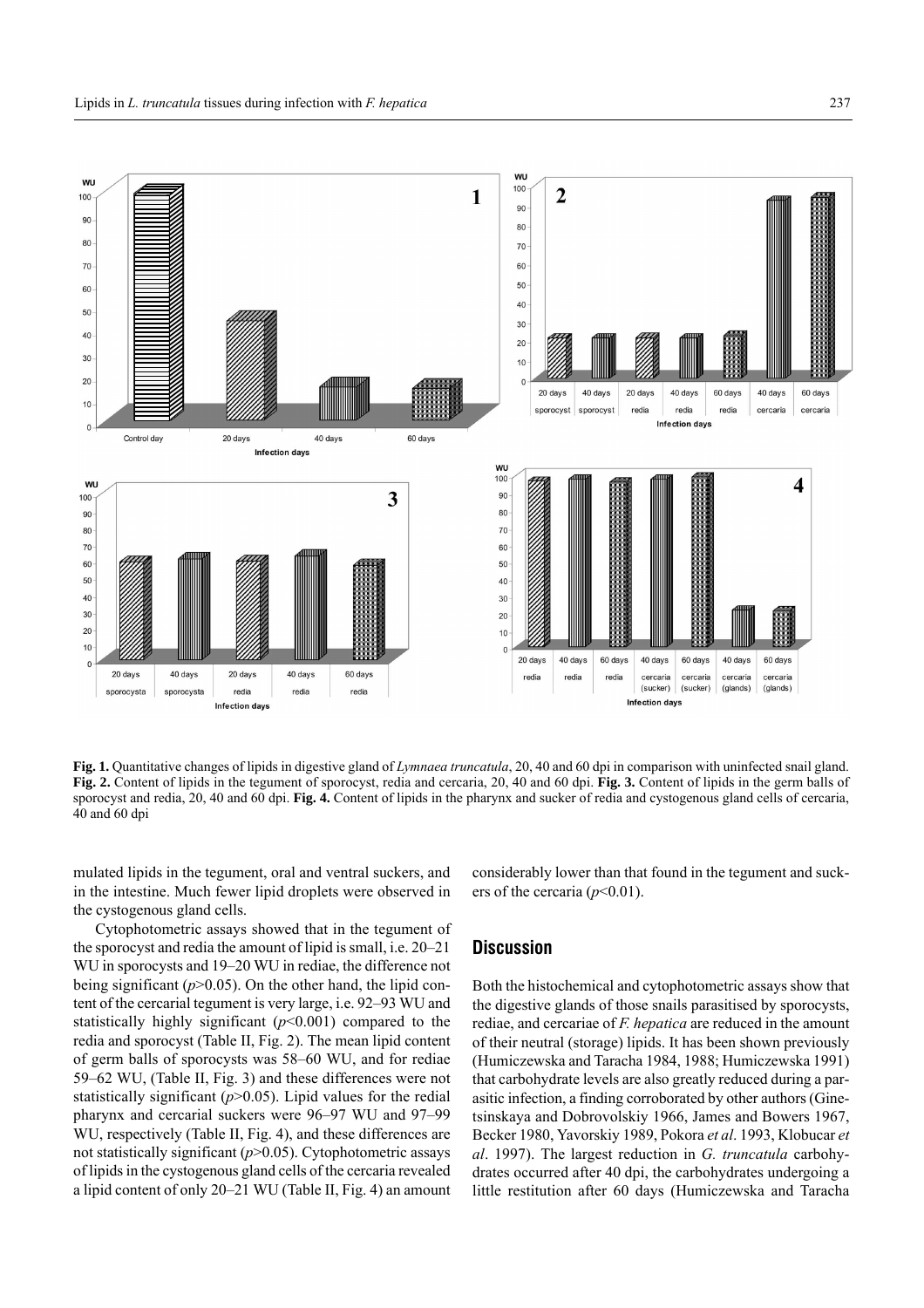1988). Lipids, however, were quantitatively reduced as early as after 20 days, no restitution being noticeable (Table I). It follows, then, that reserve lipids are mobilised relatively early, when substantial amounts of glycogen are still present. It is widely known that parasites obtain energy predominantly by catabolism of carbohydrates (Erasmus 1972, Barrett 1981, Smyth and Halton 1983), so they deplete the host's carbohydrate reserves at the onset of infection, while the snails draw energy by decomposing lipids. This is very plausible, particularly in view of the fact that lipids are virtually the sole energy source in numerous fasting or hibernating animals. A parasitic infection confronts an organism with a situation resembling that of fasting (Duncan *et al*. 1987).

At the time when the neutral lipid resources are depleted in the digestive glands of the trematode-infected snails, considerable amounts of lipids are detected in the parasites (Figs  $2-4$ ). It is worth noticing that there is a large concentration of lipids in tegument and suckers of cercaria and pharynx of redia and also in germ balls of sporocysts and cercariae, i.e. in metabolically active tissues. It could be suggested that lipids disintegrate here; it is supported by the fact that the amount of lipids does not increases as infection proceeds. In germ balls and pharynx of rediae 40 dpi, for example, the increase in lipid is slight in comparison with rediae of 20 dpi, and this is statistically insignificant  $(p>0.05)$ . It is generally believed that parasites, particularly adult ones, are incapable of utilising lipids as a source of energy (Ginetsinskaya and Dobrovolskiy 1966, Reznik 1968), rather that lipids are the end product of carbohydrate catabolism. Some authors claim that the problem concerns a general loss of various lipids such as cholesterol, phospholipids, rather than secretion of specific end products of lipid decomposition. *F. hepatica* and some other trematode species were found to secrete, via the excretory system cholesterol and its esters, triacylglycerols, free fatty acids, and phospholipids (Reznik 1968, Voogt 1972). There is at present no logical explanation as to why these parasites accumulate lipids which they are incapable of using.

The apparent inability of these parasites to degrade lipids is questioned by some authors. For example, Mendlowitz *et al*. (1960) and Erasmus (1972) concluded from the presence in those parasites of lipase and esterase, i.e. enzymes participating in lipid degradation, that neutral lipids could constitute energy reserves. Moreover, numerous authors support the view that adult trematodes transfer lipids to the forming eggs, parthenogenetic forms transfer lipids to the developing embryonic spheres (Becker 1980, Smyth and Halton 1988, Yavorskiy 1989).

Lipid metabolism was unequivocally, albeit indirectly, demonstrated in larval stages (Voogt 1972, Humiczewska and Taracha 1984, Esteves *et al*. 1997). Developmental stages of such parasites as *F. hepatica* and *Schistosoma mansoni* as well as larvae of certain nematodes showed the presence of enzymes participating in lipid degradation. For example, cercariae of *S. mansoni* as well as sporocysts, rediae, and cercariae of *F. hepatica* were found to contain lipases and nonspecific esterases (Mendlowitz *et al*. 1960, Cheng 1965, Frayha and Smyth 1984, Humiczewska 1991, Humiczewska and Rajski 2005). In addition, Žďařská (1972) detected nonspecific esterases in sporocysts and cercariae of *Dicrocoelium lanceolatum*, while Humiczewska and Taracha (1988), Humiczewska (1991), Humiczewska and Rajski (2004) found betahydroxybutyric and acetyl-CoA dehydrogenases in the *F. hepatica* stages parasitising snails. The presence of active lipid degrading enzymes in sporocysts, rediae, and cercariae supports the view that in developmental stages of *F. hepatica* lipids are normally used as an energy source rather than constituting ballast substances.

In conclusion, all the developmental stages of *F. hepatica*, i.e. sporocysts, rediae and cercariae were observed to accumulate lipid deposits. The presence of the largest amounts of lipids in larval stages of *F. hepatica* in those tissues known to be active metabolically (tegument, embryonic spheres) suggests utilisation of lipids as an energy source. The loss of lipids in the digestive gland of the parasite infected snails is an provides evidence that the snails mobilise energy resources accumulated in that form to compensate for the loss of carbohydrates in these parasites.

# **References**

- Barrett J. 1981. Biochemistry of parasitic helminths. Mcmillan Publishers, London and Basingstoke.
- Barrett J., Saghir N. 1999. Lipid binding proteins in parasitic helminths. *Research and Reviews in Parasitology*, 59, 107-112.
- Becker W. 1980. Metabolic interrelationship of parasitic trematodes and molluscs, especially *Schistosoma mansoni* in *Biomphalaria glabrata. Zeitschrift für Parasitenkunde*, 63, 101-111.
- Chayen J., Bitensky L., Butcher R.G., Poulter R.W. 1969. A guide to practical histochemistry. Oliver and Boyd, Edinburgh.
- Cheng T.C. 1965. Histochemical observation on changes in the lipid composition of the American oyster, *Crassostrea virginica* parasitised by the trematode *Bucephalus*sp. *Journal of Invertebrate Pathology*, 7, 398-407.
- Cheng T.C., Snyder R.W. 1962. Studies on host-parasites relationships between larval trematodes and their hosts. III. Certain aspects of lipid metabolism in *Helisoma trivolvis*(Say) infected with the larvae of *Glypthelmins pennsylvaniensis* (Cheng) and related phenomena. *Transactions of the American Microscopical Society, 81, 327–331.*
- Duncan M., Fried B., Sherma J.I. 1987. Lipids in fed and starved *Biomphalaria glabrata* (Gastropoda). *Comparative Biochemistry and Physiology*, 86A, 663-665.
- Erasmus D.A. 1972. The biology of trematodes. Edward Arnold, London.
- Esteves A., Joseph L., Paulino M., Ehrlich R. 1997. Remarks on the phylogeny and structure of fatty acid binding proteins from parasitic platyhelminths. *International Journal for Parasit* $ology, 27, 1013–1023.$
- Frayha G.J., Smyth J.D. 1984. Lipid metabolism in parasitic helminths. *Advances in Parasitology*, 22, 309-387.
- Ginetsinskaya T.A., Dobrovolskiy A.A. 1966. Glycogen and fat in the various phases of the life cycle of Trematoda. *Vestnik* Leningradskogo Universiteta, 2, 67-81 (In Russian).
- Humiczewska M. 1991. Lipidy oraz enzymy metabolizmu lipidów w układzie larwy *Fasciola hepatica*-ślimaki. *Materiały XVI Zjazdu Polskiego Towarzystwa Parazytologicznego*, *Poznań*,  $123 - 124$ .